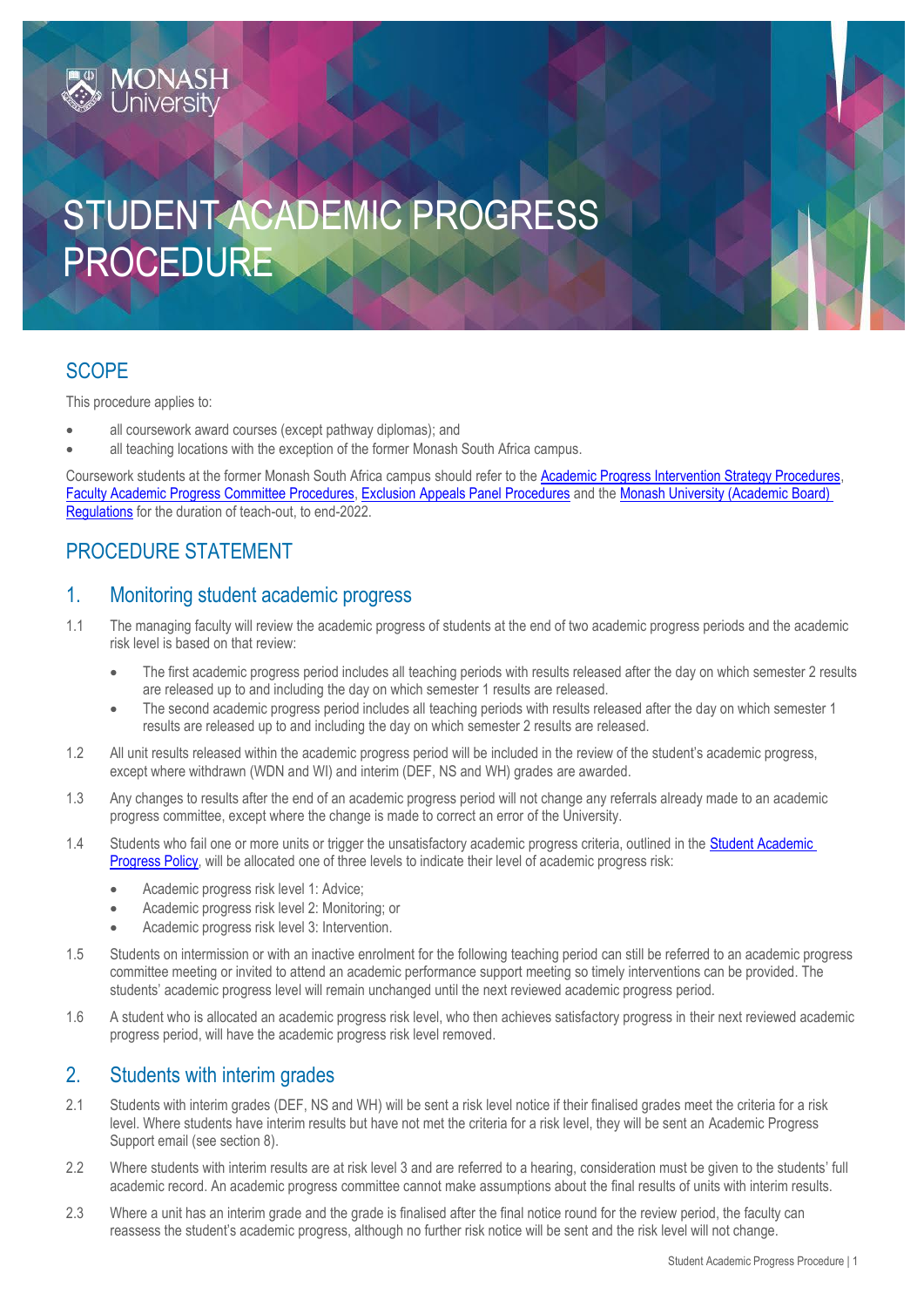- 2.3.1 The faculty can determine the appropriate intervention required including making recommendations, inviting students to an academic performance support meeting and setting enrolment conditions. The dean (or delegate) can refer the student to a hearing at any time [Monash (Academic Board) Regulations 30(1)].
- 2.3.2 Where a student is referred to a hearing, consideration must be given to the timing to avoid academic progress hearings during critical times of the teaching period (e.g. the final scheduled assessment period) and to any subsequent finalised unit results.

## 3. Communication to students

- 3.1 The University will notify students within 10 working days of the end of the academic progress period if they have been allocated an academic progress risk level.
	- 3.1.1 Students with results finalised after the deferred and supplementary results release date will be sent risk level notices within 15 working days of the results release date.
- 3.2 All official communication to students will use content approved by the Deputy Vice-Chancellor (Education).
- 3.3 All communication will be sent to the student's Monash email address unless the managing faculty is aware that the student does not have access to the Monash email address. In these circumstances, the communication can be delivered by other means.
- 3.4 All communication will have a deemed delivery date. For communications sent via email, the deemed delivery date is the date the email was sent.

## 4. Satisfactory progress

- 4.1 A student is deemed to have made satisfactory academic progress if they:
	- 4.1.1 do not trigger any unsatisfactory academic progress criteria in an academic progress period (see Student Academic Progress Policy, section 2.4 and 2.5); and
	- 4.1.2 have not failed any units in an academic progress period.

## 5. At risk of unsatisfactory academic progress

#### Academic progress risk level 1: Advice

- 5.1 A student is deemed to be at risk of making unsatisfactory academic progress and will be allocated level 1 if they meet the criteria set out in the [Student Academic Progress Policy](https://publicpolicydms.monash.edu/Monash/documents/1935786) section 3.1. Where a student is allocated to level 1, the managing faculty will:
	- issue a notice of unsatisfactory academic progress (level 1) informing the student they have been assessed as being at risk of making unsatisfactory academic progress;
	- direct the student to complete the self-assessment tool provided;
	- use the information collected in the self-assessment tool (including any previous submissions) to direct the student to tailored support services and resources; and
	- where appropriate, invite students to an academic performance support meeting, make recommendations or set enrolment conditions.

## 6. Unsatisfactory academic progress

6.1 A student is deemed to be making unsatisfactory academic progress and allocated level 2 or level 3 if they trigger one or more of the unsatisfactory academic progress criteria (see Student Academic Progress Policy, sections 2.4 and 2.5).

#### Academic progress risk level 2: Monitoring

- 6.2 A student will be allocated level 2 if they have:
	- triggered one or more of the unsatisfactory academic progress criteria set out in the Student Academic Progress Policy, section 2.4, in an academic progress period; and
	- not been at level 2 or level 3 in their previously reviewed academic progress period.
	- 6.2.1 A student who enrols in a single 6, 12 or 18 credit point unit in their first review period at Monash and fails that unit will instead trigger risk level 1.
- 6.3 The managing faculty will:
	- issue a notice of unsatisfactory academic progress (level 2) informing the student they have been assessed as making unsatisfactory academic progress;
	- direct the student to complete the self-assessment tool provided;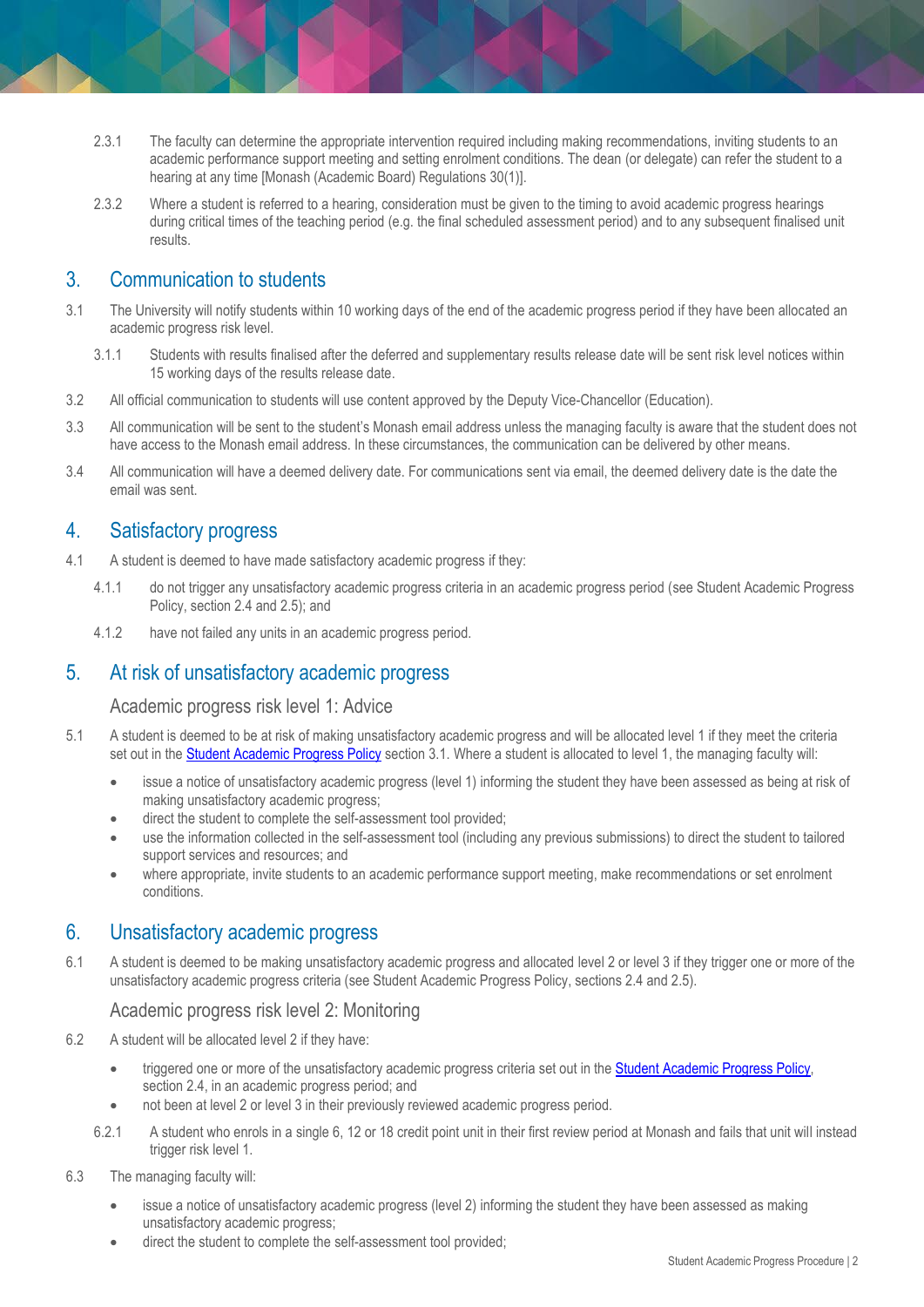- use the information collected in the self-assessment tool (including any previous submissions) to direct the student to tailored support services and resources;
- where appropriate, require the student to attend an academic performance support meeting, make recommendations or set conditions on the student's enrolment; and
- inform the student that their engagement with any academic performance support meeting, and compliance with any recommendations or enrolment conditions set, will be recorded and considered in future academic progress processes (see section 6.7).
- 6.4 At an academic performance support meeting, the student may be advised about options for course transfer or an alternative exit from their course.
- 6.5 The student may bring a support person to the academic performance support meeting.
- 6.6 As an outcome of an academic performance support meeting, the faculty can recommend that the student:
	- follow a course progression plan;
	- reduce their enrolment load;
	- seek support from University Support Services such as professional medical or counselling assistance; and/or
	- seek assistance from an academic learning support service.
- 6.7 If a student triggers a risk level in a future academic progress review period, the faculty must take into consideration the student's engagement with earlier academic performance support meetings, and compliance with any recommendations made and enrolment conditions set, when determining an intervention or the outcome of an academic progress committee hearing.

#### Academic progress risk level 3: Intervention

- 6.8 A student will be allocated level 3 when they have:
	- triggered one or more unsatisfactory academic progress criteria set out in the **Student Academic Progress Policy** section 2.4 in the academic progress period, and been at level 2 or level 3 in the previously reviewed academic progress period; or
	- triggered any of the criteria in the [Student Academic Progress Policy](https://publicpolicydms.monash.edu/Monash/documents/1935786) section 2.5.
- 6.9 Students who were at risk level 3 for failing to complete a compulsory course requirement or for not complying with enrolment conditions will only trigger risk level 3 in a subsequent review period based on their unit results.
- 6.10 All students allocated level 3 will be referred to the dean (or delegate) of the managing faculty to determine the appropriate intervention in accordance with sections 6, 7 and 8.

## 7. Notice of unsatisfactory academic progress (level 3)

- 7.1 Students who have been allocated level 3 will be issued a notice of unsatisfactory academic progress (level 3). This notice informs the student that their academic progress is being reviewed and that they may be asked to attend an academic progress committee hearing.
- 7.2 The notice of unsatisfactory academic progress (level 3) will be sent to the student within 10 working days of the end of the academic progress period. The student can agree in writing to a shorter notice period.
- 7.3 The notice of unsatisfactory academic progress (level 3) must contain clear advice on:
	- the reason/s why the faculty believes the student's academic progress is unsatisfactory, including the unsatisfactory academic progress criteria or other basis for referral;
	- the academic progress review process and the possible outcomes; and
	- any other information as determined, and in the form required, by the Deputy Vice-Chancellor (Education).
- 7.4 Where a student receives a notice of unsatisfactory academic progress (level 3) and subsequently submits a complaint related to their academic progress or inability to progress, the complaint must not be decided until the academic progress committee process has concluded.

#### 8. Academic progress support email (risk level undetermined)

- 8.1 At the end of the review period, students who have interim results but have not met the criteria for a risk level will be sent an academic progress support email with no risk level recorded. Students will be encouraged to complete the online self-assessment tool.
- 8.2 At the time the interim grade/s is/are finalised, the faculty can choose to reassess the student's academic progress and determine the appropriate intervention. A risk level notice will not be sent and the risk level will not be recorded in the student management system. The academic process for students with interim results is in section 2.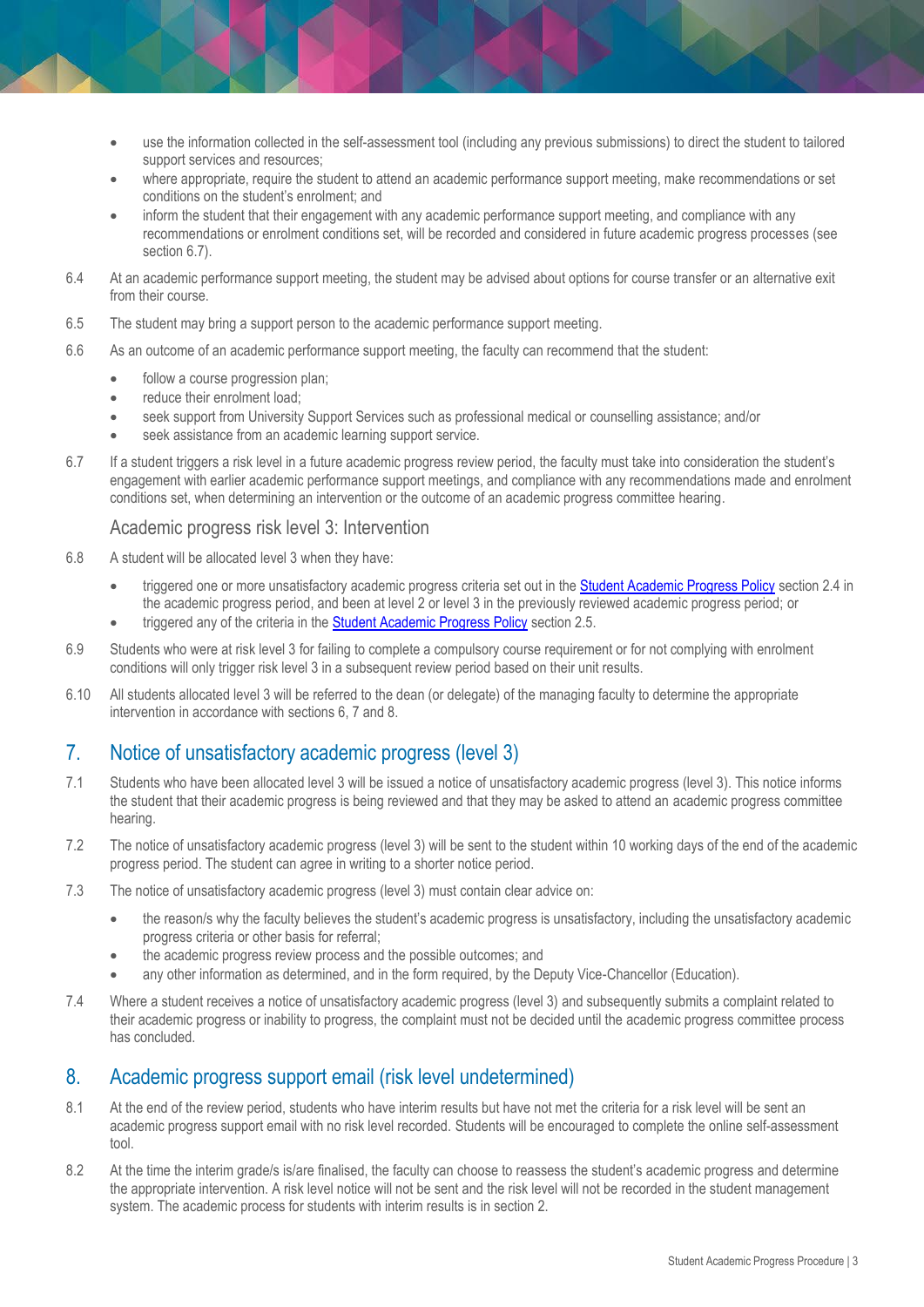### 9. Student response and providing evidence

- 9.1 All students sent a notice of unsatisfactory academic progress (level 3) will be required to respond to the notice in the specified manner and submit the required documentation by the specified date. The specified date must be at least three working days after any formal University shut-down period.
- 9.2 The notice of unsatisfactory academic progress (level 3) will ask the student to:
	- respond to the notice in the specified manner;
	- demonstrate they understand that their academic progress is unsatisfactory;
	- explain the factors that have affected their academic progress;
	- detail the steps they will take (or have taken) to ensure their academic progress is satisfactory in the next academic progress period;
	- explain why they should be allowed to continue their enrolment in their course;
	- demonstrate that they can successfully complete the course within the maximum duration; and
	- if supporting documentation is not available by the specified date, advise when the documentation will be provided.
- 9.3 Original supporting documentation is not required but must be made available at the faculty's request.
- 9.4 All documentation must be in English or accompanied by a translation by an accredited translator (e.g. NAATI in Australia).
- 9.5 The student may seek permission to provide evidence of a sensitive nature in a sealed envelope to the chair of the academic progress committee via the executive officer.
- 9.6 Students can request to discontinue their course when they respond to the notice. Once the response is submitted and received by the managing faculty, the request will be actioned and cannot be rescinded.

#### 10. Reviewing academic progress and notice of decision (academic progress)

- 10.1 The dean (or delegate) will review the academic progress of every student who is sent a notice of unsatisfactory academic progress (level 3).
- 10.2 The dean (or delegate) will review the available evidence, including information submitted by the student in their response, and can:
	- allow the student to remain enrolled without conditions;
	- set conditions on the student's enrolment; or
	- refer the student to an academic progress committee hearing.
- 10.3 Where the dean (or delegate) allows the student to continue their enrolment, with or without conditions, the student will be sent a notice of decision (academic progress) within 10 working days.
- 10.4 Where the dean (or delegate) refers the student to an academic progress committee hearing, the dean (or delegate) cannot be a member of that committee.

#### Review of enrolment conditions

- 10.5 A student can apply for a review of the conditions set on their enrolment where new information becomes available, which was not previously and reasonably available to the student prior to the enrolment conditions being set, and which would have the potential to affect the conditions imposed.
- 10.6 The review application must include the details of the new and relevant information and be submitted to the managing faculty within 10 working days of the date the notice of decision (academic progress) is sent.
- 10.7 The dean (or delegate) will consider the enrolment conditions set, the new information provided and respond to the review application within five working days.
- 10.8 The dean (or delegate) will either:
	- dismiss the review application, in which case the original conditions on enrolment will remain;
	- set new conditions on enrolment; or
	- allow the student to continue their enrolment with no conditions

#### Notice of academic progress committee hearing

10.9 Where the student responded to the notice of unsatisfactory academic progress (level 3) and the dean (or delegate) refers the student to an academic progress committee hearing, the student must be sent a notice of academic progress committee hearing at least five working days before the hearing. The hearing date must be included in the notice of hearing.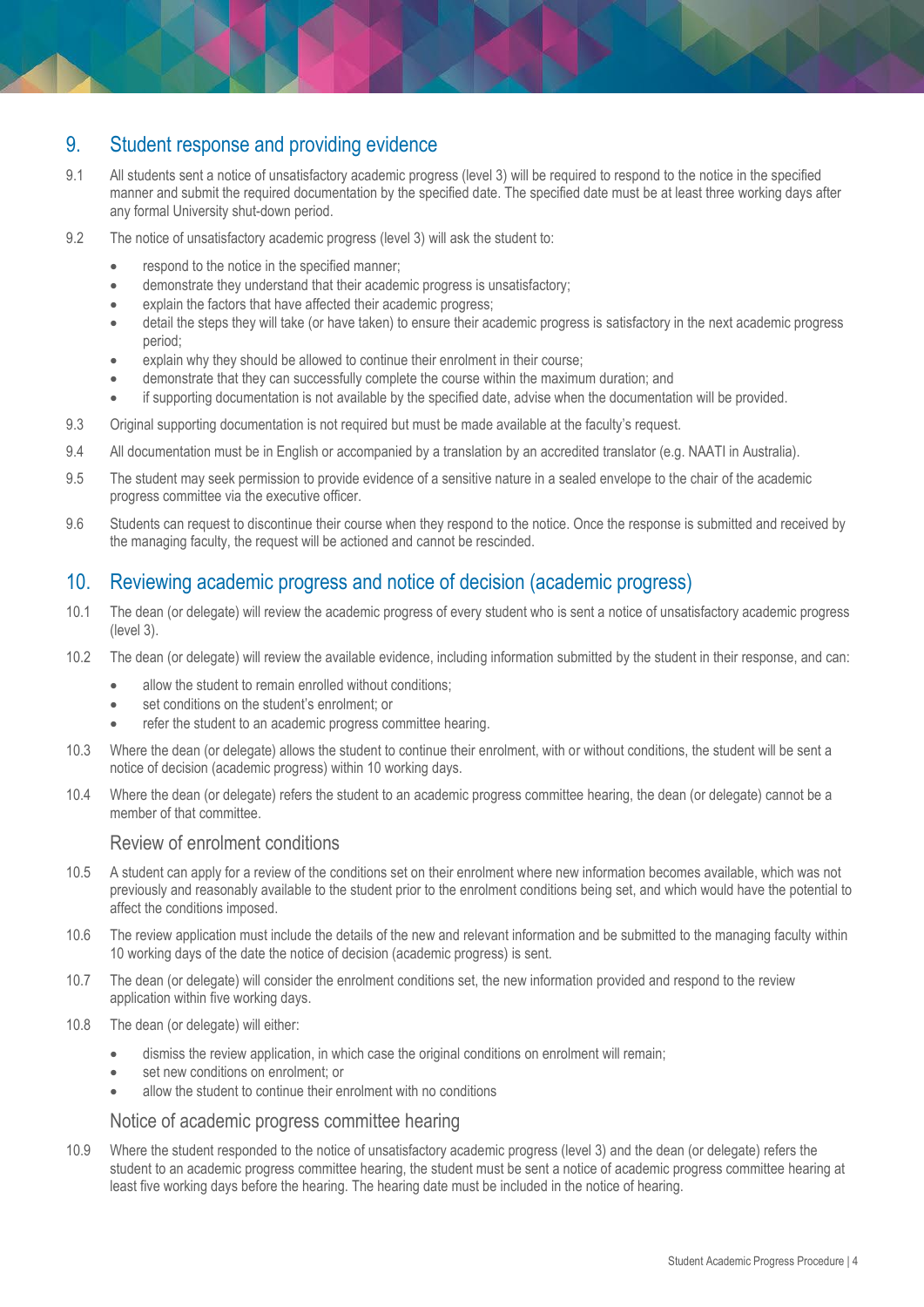- 10.10 A notice of hearing (academic progress) will not be sent to students who did not respond to the notice of unsatisfactory academic progress (level 3). These students will have their academic progress assessed and the outcome determined at the academic progress committee hearing in their absence.
- 10.11 Where possible, hearings should be avoided on a Friday afternoon or at times when the availability of student support services may be limited.
- 10.12 The academic progress committee hearing will be conducted as set out in the [Academic Progress Committee Procedure.](https://publicpolicydms.monash.edu/Monash/documents/1935787)

## **DEFINITIONS**

| Academic performance<br>support meeting                    | Meeting at which students are provided advice, recommendations or enrolment conditions to support<br>them with their academic progress.                                                                                                                                                                                          |
|------------------------------------------------------------|----------------------------------------------------------------------------------------------------------------------------------------------------------------------------------------------------------------------------------------------------------------------------------------------------------------------------------|
| Academic progress                                          | Means by which students meet the academic requirements of their course and progress to course<br>completion.                                                                                                                                                                                                                     |
| Academic progress<br>committee                             | The committee responsible for reviewing students' academic progress and determining whether they can<br>continue their enrolment at the University.                                                                                                                                                                              |
| Academic progress<br>compulsory course<br>requirements     | Compulsory course requirements, listed in the Handbook, that are specific to academic progress<br>processes. Students who do not meet these requirements will trigger risk level 3.                                                                                                                                              |
| Deemed delivery date                                       | The date a notice is deemed to have been delivered to the student after applying the delivery times set<br>out in regulation 37 of the Monash University (Academic Board) Regulations.                                                                                                                                           |
| <b>Enrolment conditions</b>                                | Enrolment conditions are mandatory conditions that can be applied in subsequent academic progress<br>review periods to a student's unit or course enrolment. Compliance with enrolment conditions can be<br>taken into consideration by the academic progress committee when considering exclusion.<br>Enrolment conditions can: |
|                                                            | limit the number of credit points a student can enrol in in a specific teaching period/s; and/or<br>specify or limit the type of units that can be enrolled in.<br>$\bullet$                                                                                                                                                     |
| Fail grades                                                | Fail (N) grade and Withdrawn Fail (WN) grade as set out in the Grading Schema Procedure                                                                                                                                                                                                                                          |
| Handbook                                                   | A handbook published annually by the University specifying courses of study and units of study to or in<br>which students may be admitted or enrolled during the year for which it is published.                                                                                                                                 |
| Interim grades                                             | Deferred Assessment (DEF) grade, Supplementary Assessment (NS) grade, Withheld (WH) grade as<br>set out in the Grading Schema Procedure.                                                                                                                                                                                         |
| <b>Managing faculty</b>                                    | The faculty assigned responsibility for coordinating administrative matters for a course (including but not<br>restricted to admission, enrolment, course advice, academic progress and academic referral). For double<br>degree courses the managing faculty is as specified in the University Handbook.                        |
| Notice of hearing<br>(academic progress)                   | A notice that formally advises the student that their academic progress will be reviewed at an academic<br>progress committee hearing, and provides details of the hearing.                                                                                                                                                      |
| Notice of decision<br>(academic progress)                  | A notice that formally advises the student of the outcome of the academic progress committee hearing,<br>the reasons for the decision and any right to appeal.                                                                                                                                                                   |
| Notice of decision (dean<br>or delegate)                   | A notice that formally advises the student of the outcome of a review of their academic progress by the<br>dean (or delegate), the reasons for the decision and any right to appeal.                                                                                                                                             |
| Notice of unsatisfactory<br>academic progress<br>(level 1) | A notice that formally advises the student that they have been allocated to academic progress risk level<br>1, and any actions required of them.                                                                                                                                                                                 |
| Notice of unsatisfactory<br>academic progress<br>(level 2) | A notice that formally advises the student that they have been allocated to academic progress risk level<br>2, the triggered unsatisfactory academic progress criteria and any actions required of them.                                                                                                                         |